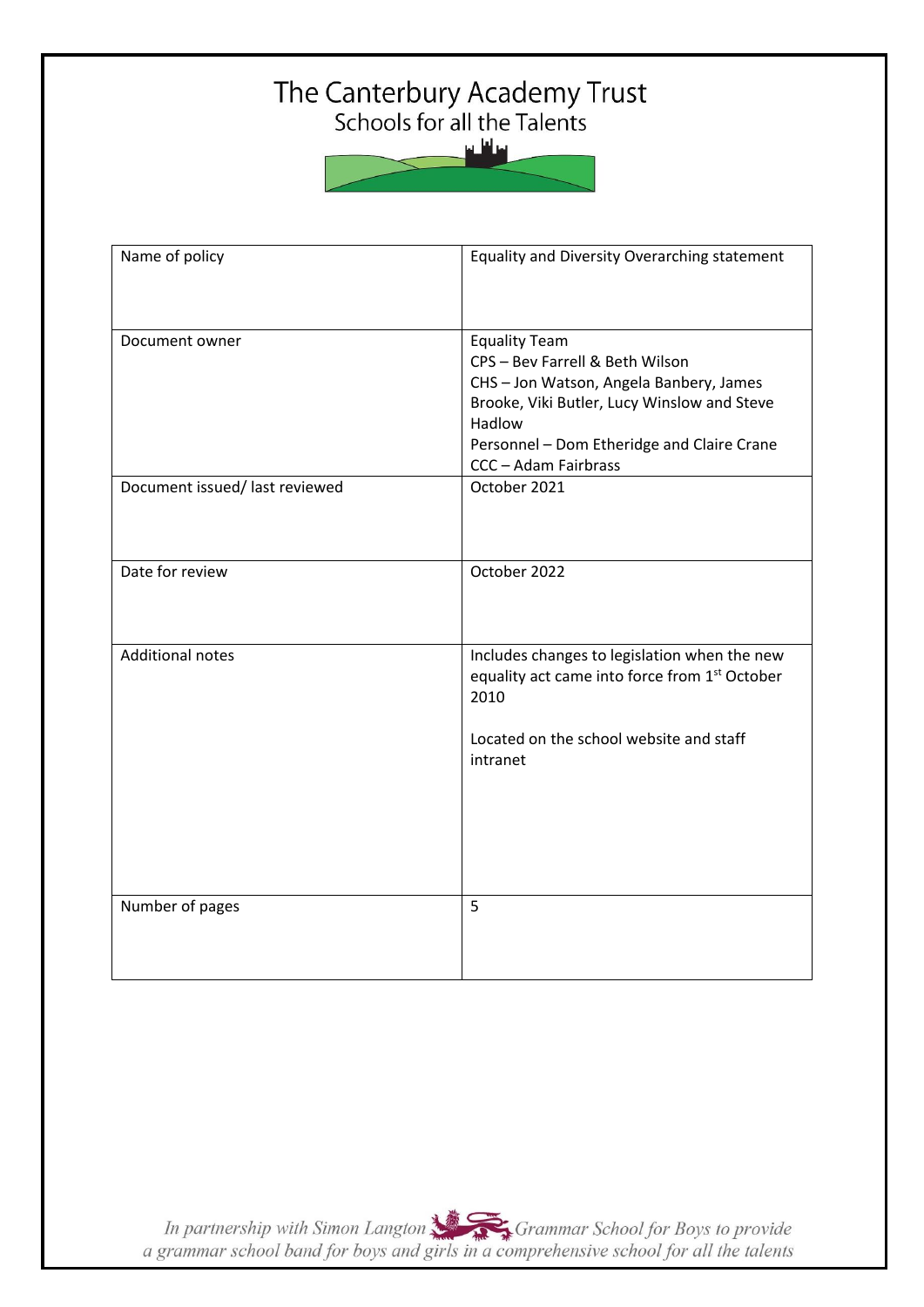## **The Canterbury Academy Trust**

#### **Equality and Diversity Overarching Policy**

At The Canterbury Academy Trust every person has the right and the responsibility to be treated and treat others with mutual respect and in so doing promote everyone's right to learn, work and develop. This simple belief applies to all in our community irrespective of any grouping, which might categorise individuals and therefore lead to discriminatory practices. Based on this belief our procedures and practices will be inclusive and aim to embrace all in our learning community by adhering to the following principles:

The Canterbury Academy Trust recognises its responsibilities and duties under legislation relating to equality and diversity. Recent and forthcoming legislation covers equality issues in relation to gender, age, race, disability, religion or belief, sexual orientation, gender reassignment, marriage and civil partnership, pregnancy and maternity.

The Trust will aim to:

● Eliminate discrimination and other conduct that is prohibited by the Equality Act 2010.

● Advance equality of opportunity between people who share a protected characteristic and people who do not share it.

● Foster good relations across all characteristics – between people who share a protected characteristic and people who do not share it.

The Canterbury Academy Trust recognises that there are different categories of discrimination under the law. These are:

● Direct discrimination is unlawful for all protected grounds except, in some circumstances, age and disability in schools. Direct discrimination is when a person is treated less favourably than others in comparable circumstances because of a special characteristic such as sex, race or a disability. In the case of direct age discrimination, this is unlawful only if it cannot be objectively justified.

● Indirect discrimination occurs when a provision, criterion or practice is applied equally to all but has a different impact on members of one or more protected groups, of which the complainant is one, and is placed at a disadvantage as a result. Indirect discrimination is unlawful unless it can be justified for reasons unrelated to the characteristic in question. (An example might be a physical strength test, which would discriminate against women, and which might be justified in relation to a job necessitating heavy lifting, but not in relation to teaching.)

● Associative discrimination is direct discrimination against someone because they are associated with another person with protected characteristics, for example carers if they are partners to someone from another country.

● Discrimination by perception is direct discrimination against someone because others think they have protected characteristics (even if they don't).

● Victimisation is treating a person less favourably because they have taken action in respect of discrimination e.g. by bringing a complaint or giving evidence for a colleague. It is also unlawful.

Page **1** of **5**

SMo Oct 21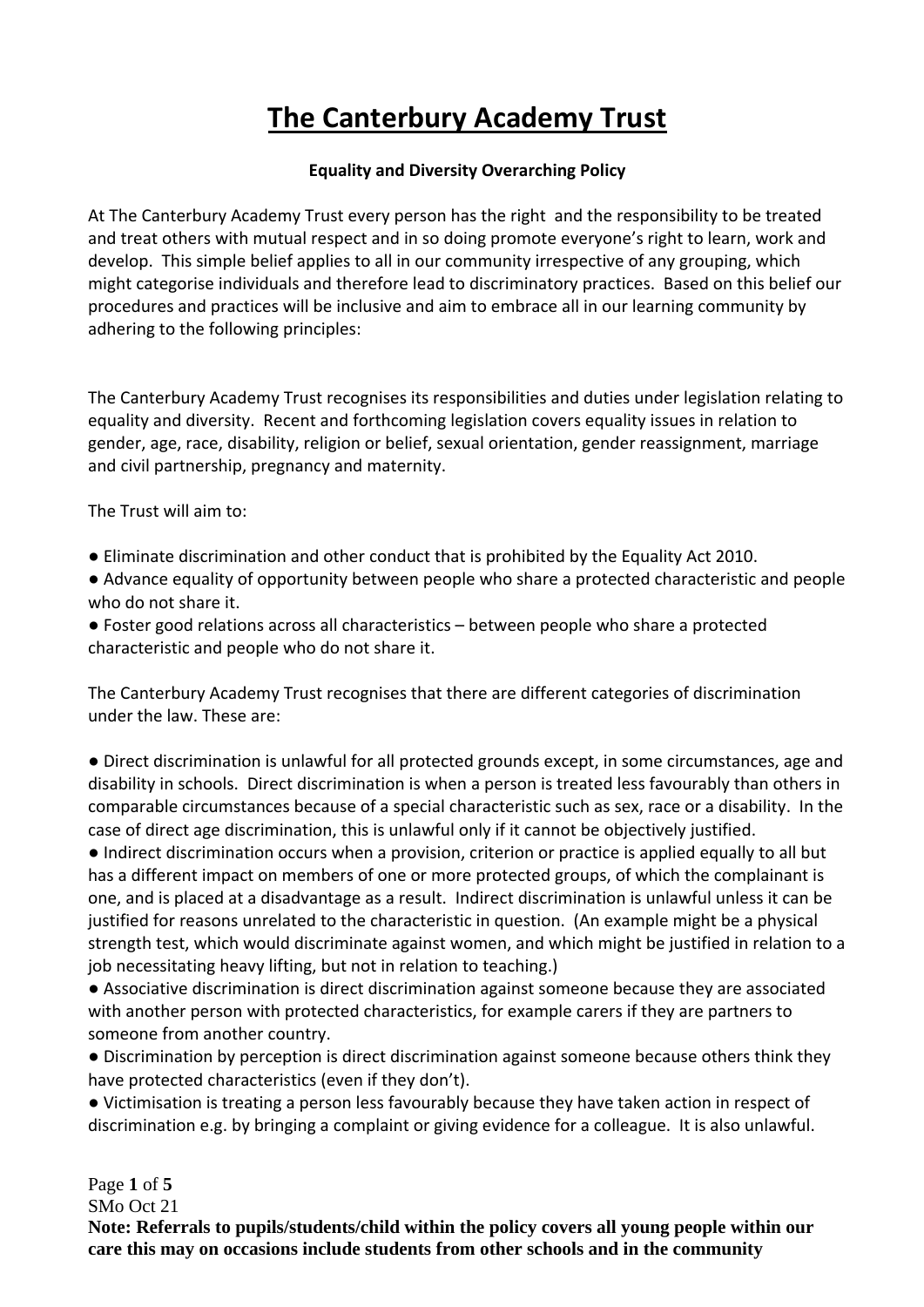● Harassment is unwanted conduct which violates a person's dignity or creates an intimidating, hostile, degrading, humiliating or offensive environment for them, on grounds of one of the relevant characteristics such as sex or race. It is also unlawful in many of the situations covered by discrimination law. It is also applicable if an offensive comment is overheard, even if it is not directed at the person who heard it.

● Harassment by a third party: for visitors to the site, such as parents & contractors to harass others for example if they made an offensive joke whilst on the academy site.

The Canterbury Academy Trust recognises its responsibilities as an employer (in relation to recruitment, terms and conditions, promotions, transfers, dismissals, training and employment practices such as dress codes and disciplinary procedures) to ensure:

● It does not discriminate in the employment, advancement or treatment of staff on grounds of gender, gender reassignment, race, disability, sexual orientation, religion or belief, age, marriage and civil partnership, pregnancy and maternity.

● It makes such reasonable adjustments as are necessary to prevent a disabled person being at a substantial disadvantage in comparison with people who are not disabled.

● It has a fair reference procedure supported by performance management.

● It recognises that it cannot ask an employee about their health (physical disabilities, mental health) before offering them a post, unless there is proof that the employee is required to carry out an essential task as part of their role i.e. heavy lifting or to monitor diversity. This also includes requesting information on their sick leave in previous employment.

• It raises awareness of all beliefs, faiths and religions and offers appropriate training to staff particularly around sensitive and confidential issues, for example FGM, honour based violence and forced marriages; so that all our employees feel supported and safe in their environment.

The Canterbury Academy Trust recognises its responsibilities with regard to students and will ensure that:

● It does not discriminate against children seeking admission or with regard to how students are treated, on grounds of sex and sexual orientation, race, disability, religion or beliefs. This includes discrimination in provision of teaching or allocating the student to certain classes, applying different standards of behaviour, dress and appearance, excluding students or subjecting them to any other detriment, and conferring benefits, facilities or services. It also entails fair procedures for dealing with discrimination from any member of this learning community.

● It makes such reasonable adjustments as are necessary to prevent disabled students being at a substantial disadvantage in comparison with people who are not disabled, even if it means treating them more favourably.

● It will not discriminate against students or potential students on the grounds of their sex or sexual orientation or that of their parents, carers or other associates.

• It raises awareness of all beliefs, faiths and religions and offers appropriate training to staff particularly around sensitive and confidential issues, for example FGM, honour based violence and forced marriages; so that all our students feel supported and safe in their environment.

• The Canterbury Academy Trust celebrates diversity and has an educational vision which empowers and adds value to a child's development. Our curriculum encourages students to ask challenging questions and develop a strong sense of their individual identity, as well as the ability to understand and communicate with people from other cultures.

#### Page **2** of **5**

SMo Oct 21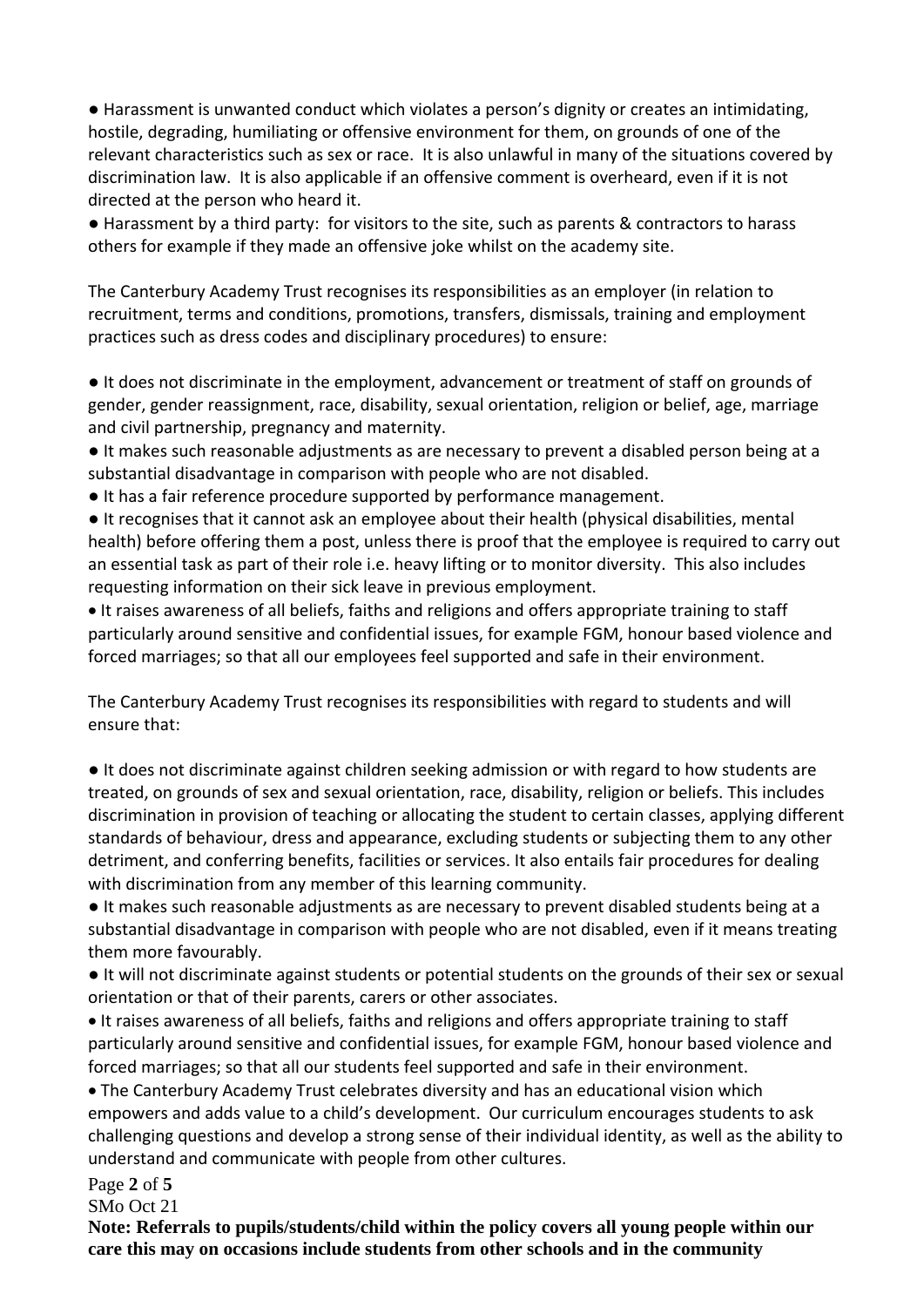(The Board of Directors notes that school curriculum and collective worship are not covered by the requirements on schools not to discriminate on grounds of religion or belief and that age discrimination legislation does not apply to the treatment of students or the delivery of education.) • It publishes annually its gender pay gap report on the Trust website

The Canterbury Academy Trust recognises its responsibilities with regard to parents, carers and all other adults who visit or who are in contact with the trust so that:

● All are welcomed, valued and contribute to the life of the trust.

● None are discriminated against with regard to how they are treated, on grounds of sex, race, disability, religion or belief, gender reassignment, marriage and civil partnership, pregnancy and maternity, sexual orientation or age.

The Canterbury Academy Trust recognises that there is a duty to promote equality. Race (colour, nationality, ethnic or national origin)

● The Canterbury Academy Trust has a legal and moral duty to promote equality of opportunity and to promote good relations between persons of a different race and nationality.

● The Canterbury Academy Trust will assess and monitor the impact of policies on students, staff and parents, in particular the attainment levels of students from different racial groups.

Disability (which includes mobility, sensory impairment, specific learning, mental health and medical conditions i.e. HIV, multiple sclerosis, cancer and including people diagnosed as clinically obese) The Canterbury Academy Trust recognises its duty, when carrying out its functions, to have regard to the need to:

- Promote equality of opportunity between disabled and other people.
- Eliminate discrimination and harassment; promote positive attitudes to disabled people.
- Encourage participation by disabled people in public life.

● Take reasonable steps to meet disabled people's needs including appropriate support, even if this requires more favourable treatment and where practical make reasonable adjustments to services and facilities (i.e. consider providing auxiliary aids).

● Where reasonably practical to ensure that The Canterbury Academy Trust premises will be made safe and accessible to meet the needs of both the physical and learning environment requirements.

● Ensure potential students and staff with a disability will be able to make a fully informed choice about the suitability to The Canterbury Academy Trust to meet their needs and that entry will never be barred on grounds of their disability.

Gender (sex)/Gender reassignment (people who are proposing to or who are having or have had a sex change, transvestites and transgender people).

The Canterbury Academy Trust recognises that (as of April 2007) it has a general duty to:

● Promote equality of opportunity between men and women (including boys and girls).

• Provide an inclusive environment where all students are able to participate fully in all activities (i.e. PE lessons and residential trips), whilst being sensitive towards the needs of the whole community.

Page **3** of **5**

SMo Oct 21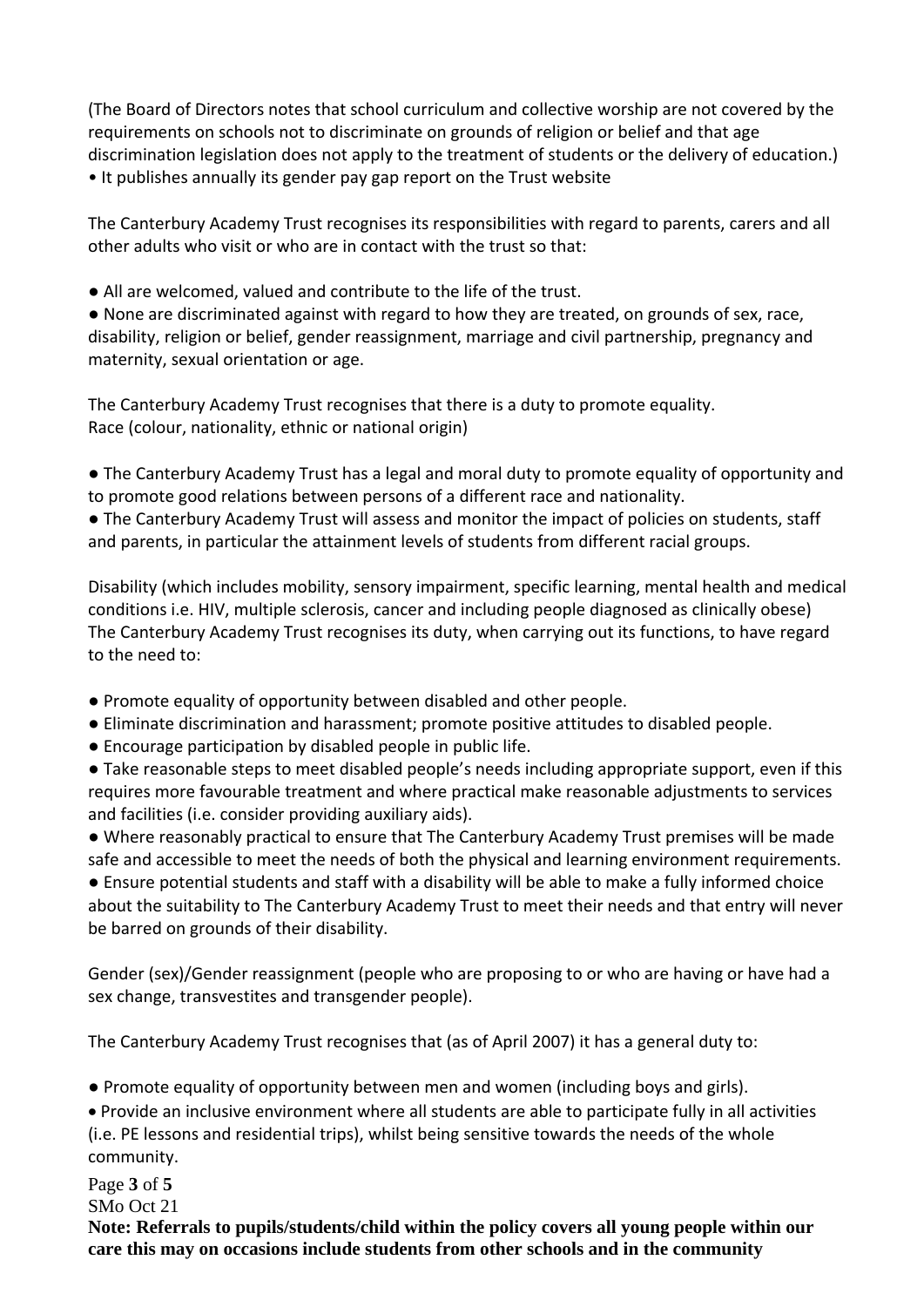• Provide unisex toilets and changing facilities and when participating at another venue that staff ensure appropriate provision is available.

- Consider sleeping arrangements carefully before a visit is undertaken.
- Ensure staff and students are educated on topics such as gender identity.
- Support students and parental requests to have a preferred name recognised on school systems.

• Allow any gender specific vaccinations to be carried out at the GP surgery in order to eliminate any embarrassment.

Religion (any) or belief, religious, philosophical (including lack of belief) The Canterbury Academy Trust recognises that it has a general duty to:

● Eliminate unlawful discrimination and harassment on grounds of religion or belief.

Sexual orientation (lesbian, gay, bisexual, heterosexual, questioning) The Canterbury Academy Trust recognises that it has a general duty to:

● Eliminate unlawful discrimination and harassment on grounds of sexual orientation Marriage and Civil partnership.

● The Canterbury Academy Trust recognises that it has a general duty to: protect employees who are married or in a civil partnership against discrimination.

#### Pregnancy and maternity

The Canterbury Academy Trust recognises that it has a general duty to ensure a woman is protected against discrimination on the grounds of pregnancy and maternity throughout her pregnancy and the statutory leave she is entitled to:

• Eliminate unlawful discrimination and harassment should a pupil become pregnant or recently given birth and continue to provide full time education for pupils of compulsory school age. ● Acknowledge that mothers can now breastfeed in public (on the premises) and cannot be asked to move to a private place.

#### Vulnerable groups

The Canterbury Academy Trust recognises that it has a general duty to:

- Ensure that vulnerable groups are able to overcome the barriers to learning.
- Ensure that suitable learning challenges are set for all students.
- Ensure that it responds to the diverse needs of all learners.

The Canterbury Academy Trust will ensure that the following steps are taken to promote and monitor issues of 'equality & diversity'.

- Promote equality and good race relations across school activity.
- Record racist incidents

Page **4** of **5** SMo Oct 21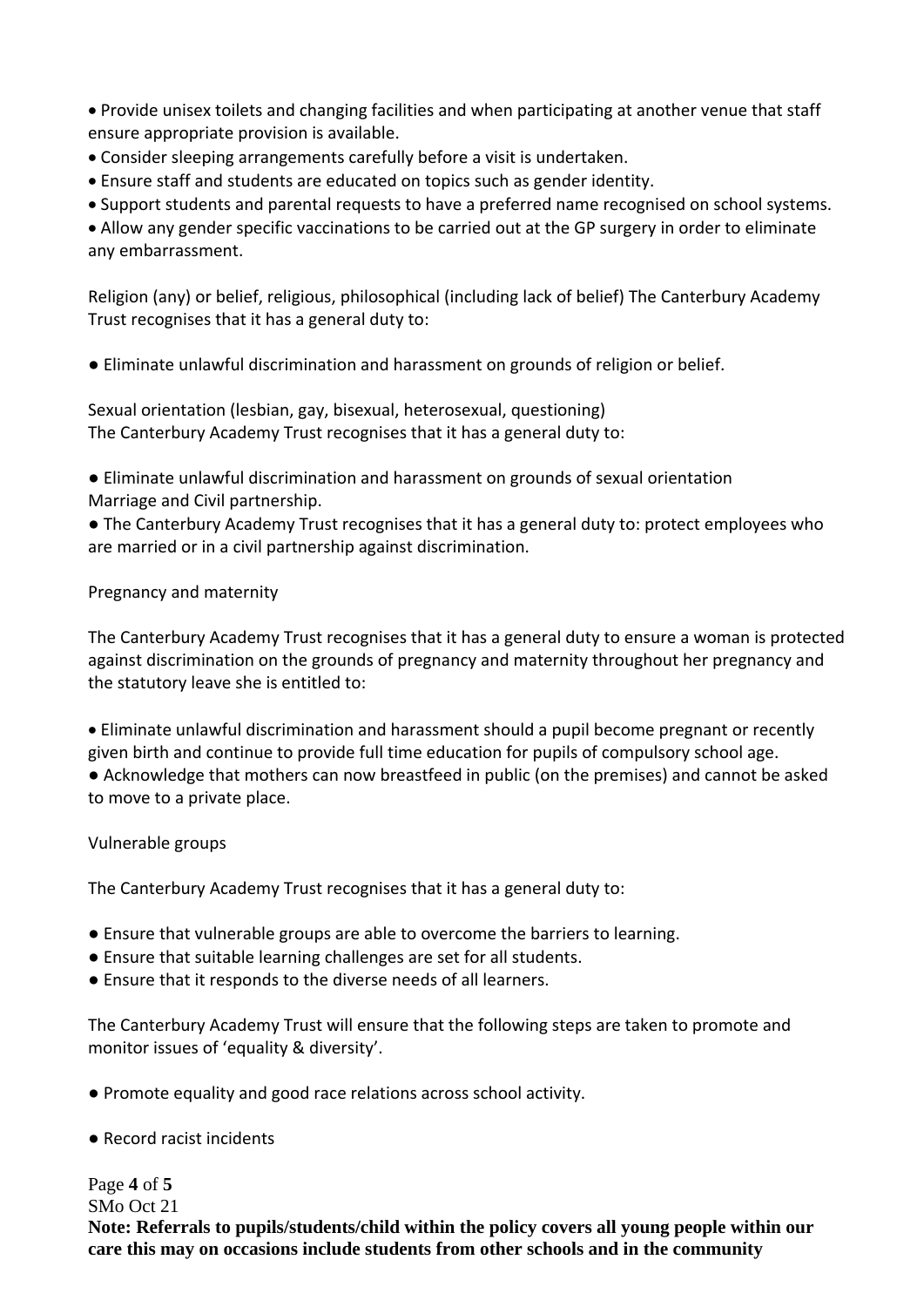Any information relating to the school action plans, strategies and monitoring process are available to the public on request. The named professionals at The Canterbury Academy Trust for oversight of these important areas are:

●

The Trust Executive Vice Principal / Head of Inclusion and SENCo who will implement strategies and monitor progress for student attendance, behaviour, safety (child protection), engagement in education and student achievement.

●The Assistant Vice Principals responsible for Ethos and Engagement and Attendance at the secondary school who will implement strategies and monitor progress for student attendance, behaviour, safety (child protection) and engagement in education.

● The Head of Middle School, Head of Senior School or Head of Sixth form at The Canterbury Academy are responsible for student outcomes at the secondary school who will implement strategies and monitor the progress of student achievement.

● The Head of City and Coastal College who will keep central records for any student using the provision. All relative information will be reported to the place the student is currently on roll.

● The Personnel Team who will address all issues pertaining to members of staff at The Canterbury Academy Trust.

#### British Values

Pupils are taught to understand that while different people may hold different views about what is 'right' and 'wrong', all people living in England are subject to its law. The Trust's ethos and teaching supports the rule English Civil and criminal law and we do not teach anything that undermines it. Pupils are made aware of the difference between the law of the land and religious law.

There is no place for extremist views of any kind at The Trust. (Prevent strategy July 2015) Note:

This overarching policy statement has been informed by the following legislation:

- Equality Act 2010.
- Race Relations (Amendment) Act 2000
- DFE The Equality Act 2010 and school departmental advice published May 2014.
- DFE Promoting Fundamental British Values as part of SMSC in schools November 2014.
- DFE Prevent strategy July 2015.